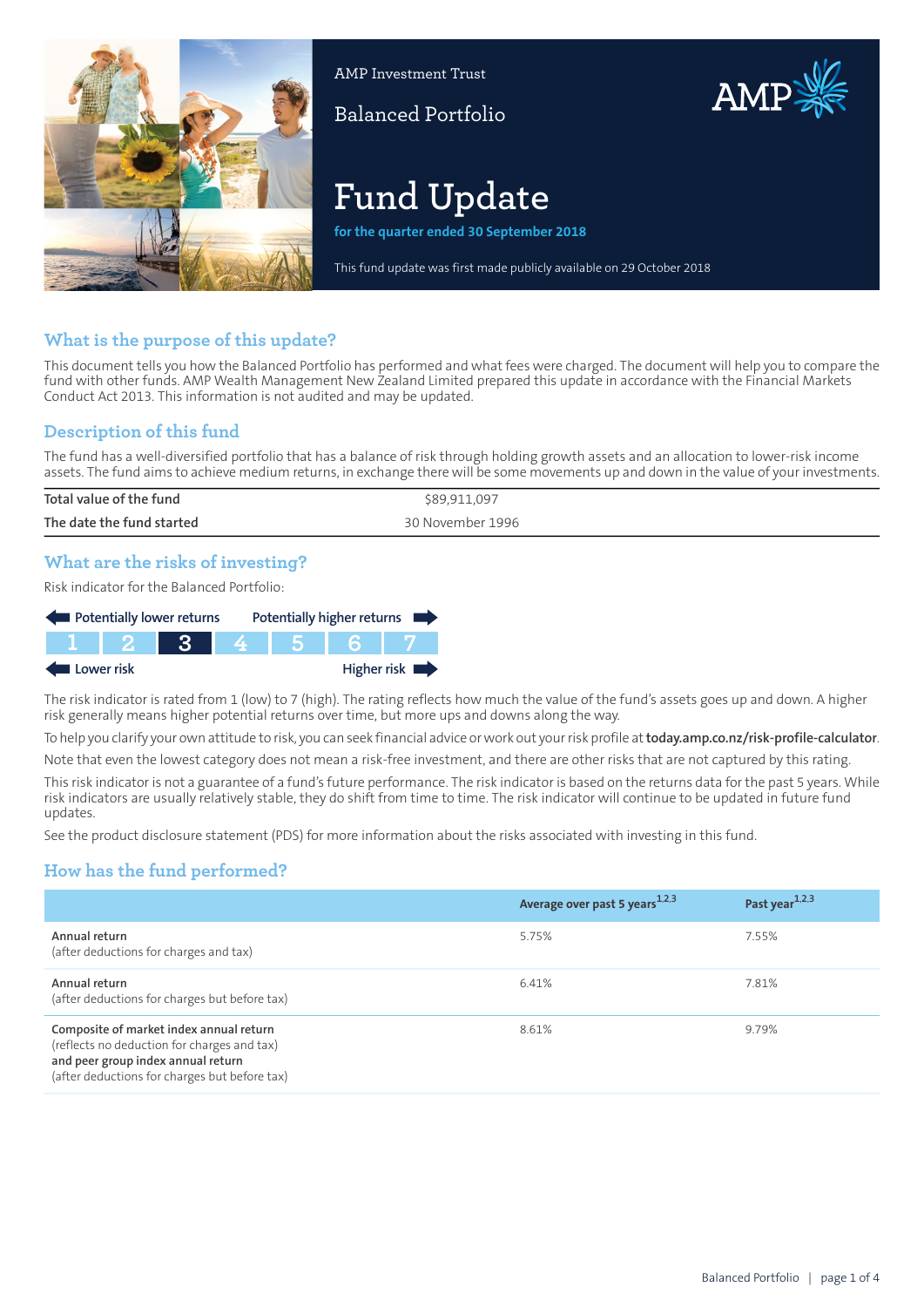#### **Annual return graph[1](#page-3-0),[2](#page-3-1)**



This shows the return after fund charges and tax for each of the last 10 years ending 31 March. The last bar shows the average annual return for the last 10 years, up to 30 September 2018.

**Important:** This does not tell you how the fund will perform in the future.

Returns in this update are after tax at the highest prescribed investor rate (PIR) of tax for an individual New Zealand resident. Your tax may be lower.

#### **What fees are investors charged?**

Investors in the Balanced Portfolio are charged fund charges. In the year to 31 March 2018 these were:

|                                                          | % of net asset value                                                     |
|----------------------------------------------------------|--------------------------------------------------------------------------|
| Total fund charges <sup>4</sup>                          | 2.14%                                                                    |
| Which are made up of -                                   |                                                                          |
| Total management and administration charges              | 2.14%                                                                    |
| Including -                                              |                                                                          |
| Manager's basic fee                                      | 1.70%                                                                    |
| Other management and administration charges <sup>5</sup> | 0.44%                                                                    |
| Total performance-based fees                             | $0.00\%$                                                                 |
| <b>Other charges</b>                                     | Dollar amount per investor or description<br>of how charge is calculated |

NIL

Investors may also be charged individual action fees for specific actions or decisions (for example, for withdrawing from or switching funds). See the 'fees and other charges' document on the entry relating to the offer of interests in the AMP Investment Trust maintained on the offer register (**[disclose-register.companiesoffice.govt.nz](https://disclose-register.companiesoffice.govt.nz/)**) for more information about those fees.

Small differences in fees and charges can have a big impact on your investment over the long term.

#### **Example of how this applies to an investor**

Craig had \$10,000 in the fund at the start of the year and did not make any further contributions. At the end of the year, Craig received a return after fund charges were deducted of \$755.00 (that is 7.55% of his initial \$10,000). Craig also paid \$0.00 in other charges. This gives Craig a total return after tax of \$755.00 for the year.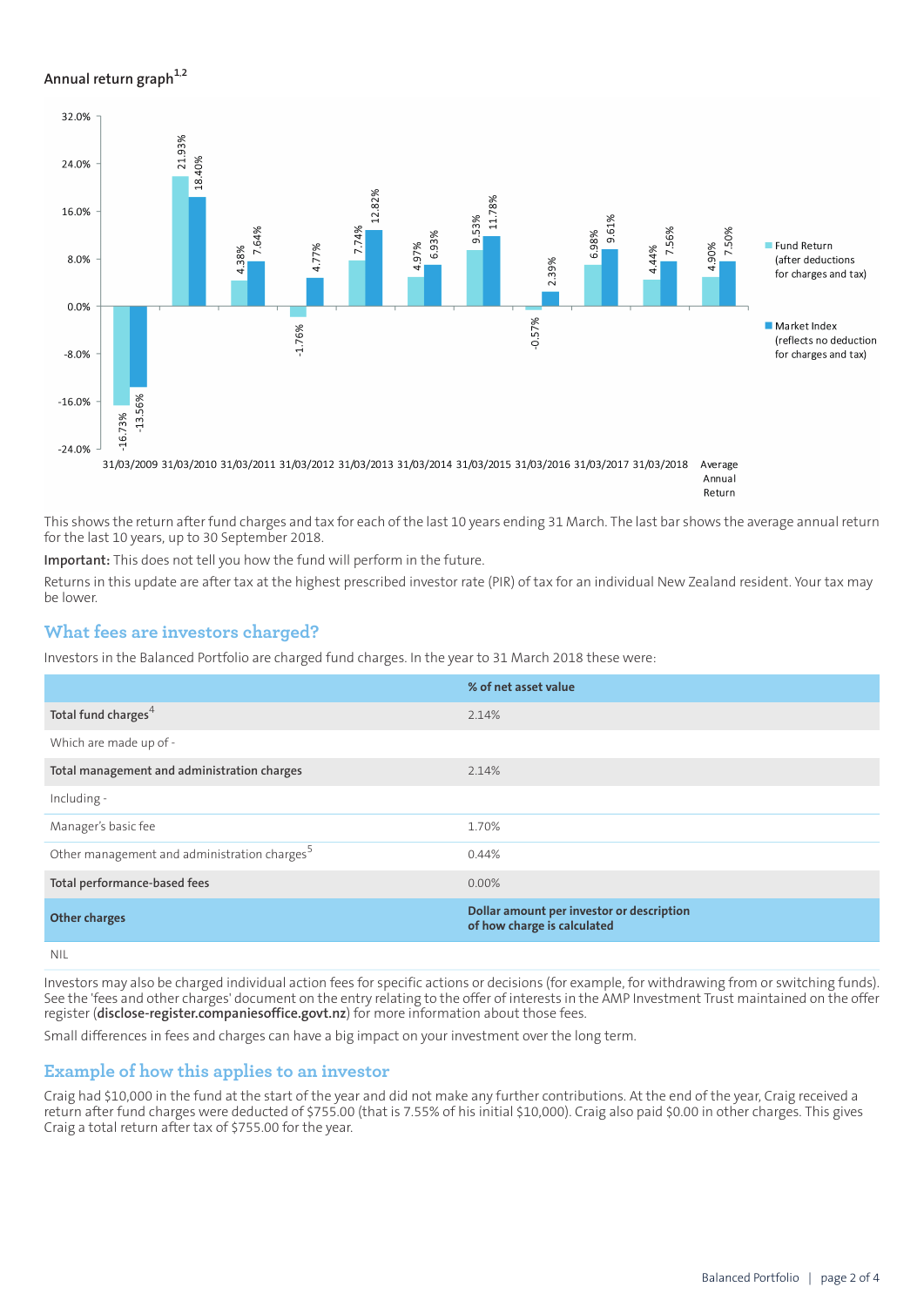# **What does the fund invest in?**

# **Actual investment mix<sup>6</sup>**

This shows the types of assets that the fund invests in.



#### **Target investment mix**

This shows the mix of assets that the fund generally intends to invest in.

| <b>Asset Type</b>            | <b>Allocation</b> |
|------------------------------|-------------------|
| Cash and cash equivalents    | 10.00%            |
| New Zealand fixed interest   | 15.00%            |
| International fixed interest | 18.00%            |
| Australasian equities        | 16.00%            |
| International equities       | 35.00%            |
| Listed property              | 4.00%             |
| Unlisted property            | 0.00%             |
| Commodities                  | 1.00%             |
| Other*                       | 1.00%             |

\*Other consists of alternative strategies (1.00%)

#### **Top 10 investments<sup>6</sup>**

|    | <b>Name</b>                                             | Percentage<br>of fund<br>net assets | <b>Asset Type</b>          | Country     | <b>Credit rating</b><br>(if applicable) |
|----|---------------------------------------------------------|-------------------------------------|----------------------------|-------------|-----------------------------------------|
|    | Call Account (Westpac Banking Corporation Advance Acct) | 5.31%                               | Cash and cash equivalents  | New Zealand | AA                                      |
| 2  | Orbis Global Equity LE Fund                             | 3.08%                               | International equities     | Australia   | N/A                                     |
| 3  | Call Account (ANZ 32 Day Constant Maturity Date)        | 2.29%                               | Cash and cash equivalents  | New Zealand | AA                                      |
| 4  | New Zealand Government bond maturing 15 Apr 27          | 1.27%                               | New Zealand fixed interest | New Zealand | $AA+$                                   |
| 5  | Call Account (Rabobank Advance Account NZD)             | 1.19%                               | Cash and cash equivalents  | New Zealand | $\overline{A}$                          |
| 6  | a2 Milk Coltd                                           | 0.96%                               | Australasian equities      | New Zealand | N/A                                     |
| 7  | ASB Bank Ltd note maturing 12 Nov 18                    | 0.82%                               | New Zealand fixed interest | New Zealand | $AA-$                                   |
| 8  | Fisher & Paykel Healthcare Corp                         | 0.81%                               | Australasian equities      | New Zealand | N/A                                     |
| 9  | New Zealand Government bond maturing 14 Apr 33          | 0.81%                               | New Zealand fixed interest | New Zealand | $AA+$                                   |
| 10 | New Zealand Government bond maturing 15 May 21          | 0.81%                               | New Zealand fixed interest | New Zealand | $AA+$                                   |
|    |                                                         |                                     |                            |             |                                         |

The top 10 investments make up 17.35% of the fund.